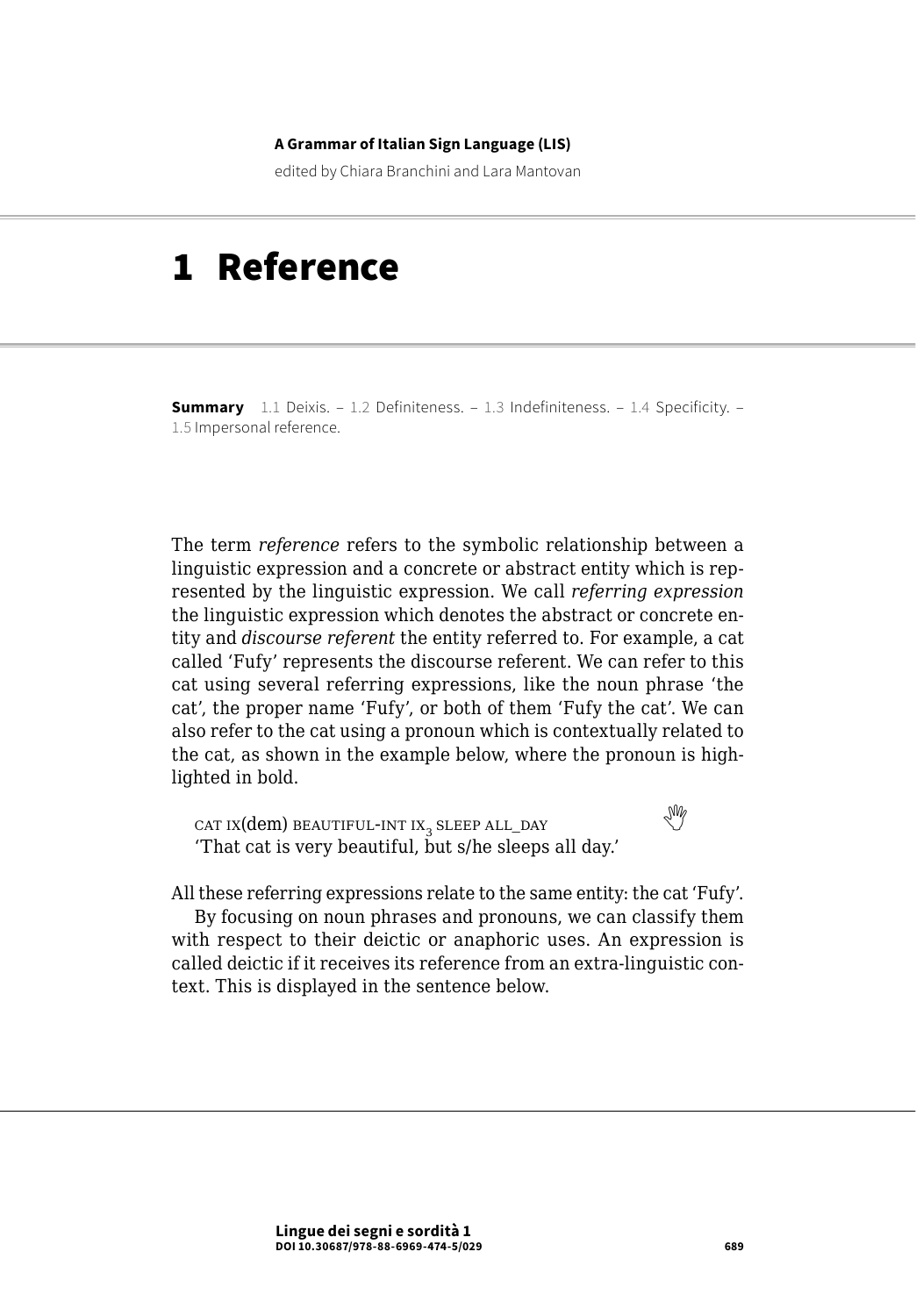<span id="page-1-0"></span>Context: At the post office, someone asks for information indicating a letter.

wh  $\overline{\text{ax}}$  mail where  $\overline{\text{ax}}$ 'Where can I mail it (indicating the letter)?'

On the contrary, anaphoric expressions pick up a discourse referent from the preceding test or discourse. The example below shows a type of anaphoric expression in LIS, that in this case is a pronoun.

WOMAN CL(G): 'WOMAN CU(G): 'WOMAN CU(G): 'WOMAN CU(G): 'NOVER' 3 CL(V): ' $\log_{10}$  int 'A woman is walking, and then she suddenly turns to me, she is very beautiful.'

However, the distinction between deictic and anaphoric expressions is not always clear-cut, as shown by the sentence below uttered in the given context.

Context: After a teacher left the classroom, a student signs the following sentence.

 $\mathbf{I} \mathbf{X}_3$  homework  ${}_{3}CL(5)$ : 'give\_a\_lot',  $\mathbf{I}$  too\_many 'She gave us too much homework.'

No previous mention to the teacher was explicitly done before the use of the pronoun as a referring expression. Moreover, the pronoun is not properly deictic since the teacher was no longer present in the classroom at the time of the utterance.

# **1.1 Deixis**

Deictic elements are expressions that directly refer to entities present in the context of conversation. Deictic elements can also be temporal (tomorrow) or locative (here), in which case they refer to the time and place of utterance. Consider as an example the sentence below.

 $IX_{1+2}$  MEET TOMORROW 'See you tomorrow.'



The correct interpretation of this sentence is not possible because we lack the contextual information about where and when it was signed and about who was present. Therefore, we are not able to interpret who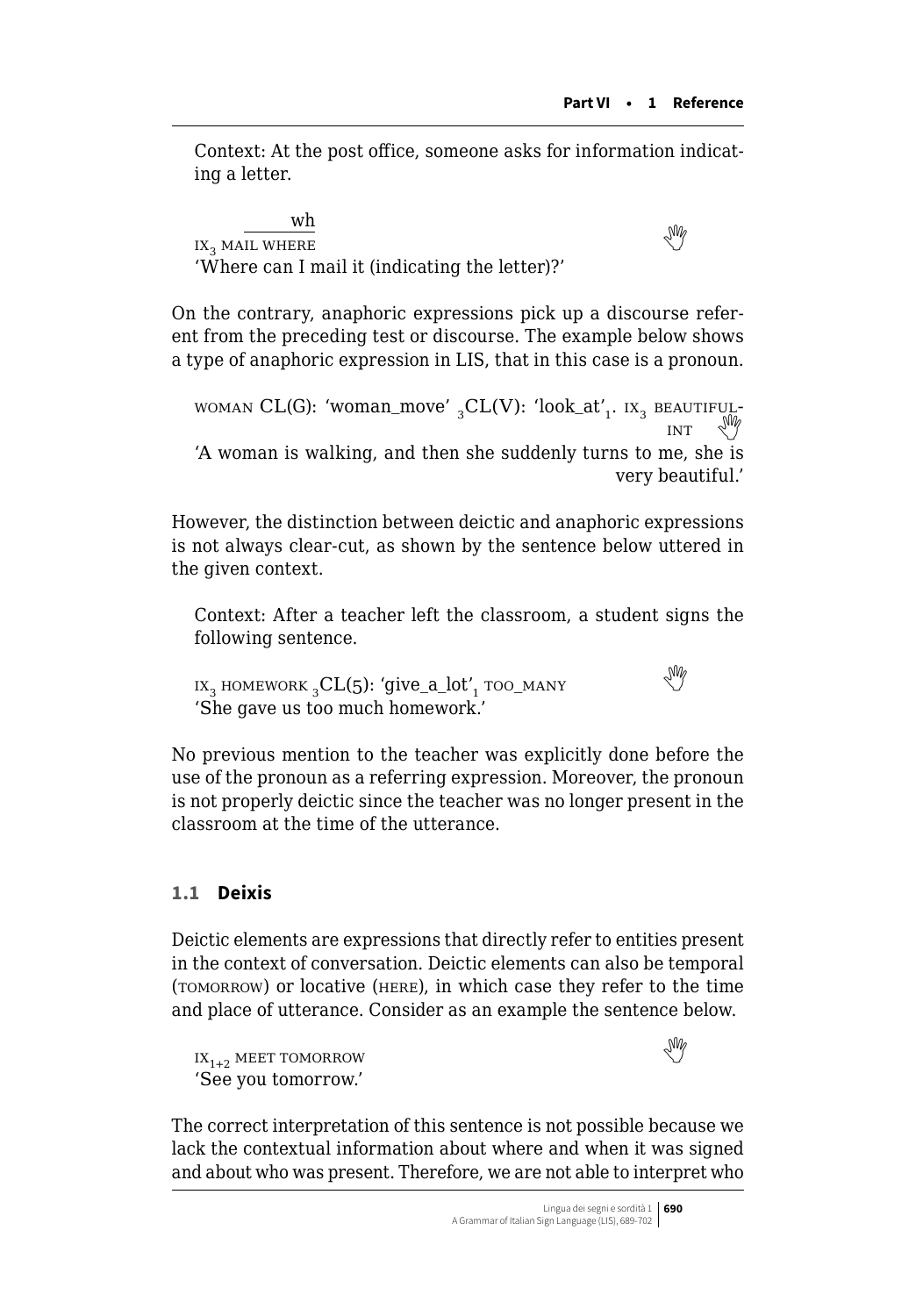corresponds to the indication  $IX_{1+2}$  and we are not able to understand if the sign tomorrow refers to our future, or to a future in the past.

Leaving beside the spatio-temporal information, deictic expressions which refer to physical entities generally consist of an index handshape directed toward these entities. Such a pointing is realised in a specific signing space location previously established and associated to the discourse referent, as shown in the repeated example below.

Context: At the post office, someone asks for information indicating a letter.

wh  $\frac{W_{\text{II}}}{W_{\text{II}}}$  is a mail where 'Where can I mail it (indicating the letter)?'

The pointing sign may show some variation due to phonological processes, like assimilation [PHONOLOGY 3.1.1]. In this case, the pointing sign may assimilate a parameter of neighbouring signs. This is exemplified in the example below, where the deictic pointing sign referring to a contextual object and the sign pointing to the interlocutor are realised with the same orientation (palm up) displayed by the nearby verb want. Indeed, such a position is more comfortable for the wrist, which does not need to turn twice to produce the pronominal signs.

ix<sub>3</sub> want ix<sub>2</sub> 'Do you want it?'

### **1.1.1 Pointing**

In LIS, pointing is expressed with a manual sign directed toward an area in the signing space. A pointing sign may occur alone or together with another sign. In the former case, it fulfils a pronominal function [LEXICON 3.7], as shown in the example below, repeated for reason of clarity.

WOMAN CL(G): 'WOMAN\_move'  ${}_{3}CL(V)$ : 'look\_at'<sub>1</sub>. Ix<sub>3</sub> beautiful-'A woman is walking, and then she suddenly turns to me, she is very beautiful.'

In the second case, the pointing accompanies another sign, possibly functioning as a determiner [LEXICON 3.6]; [SYNTAX 4.1], as shown in the example below.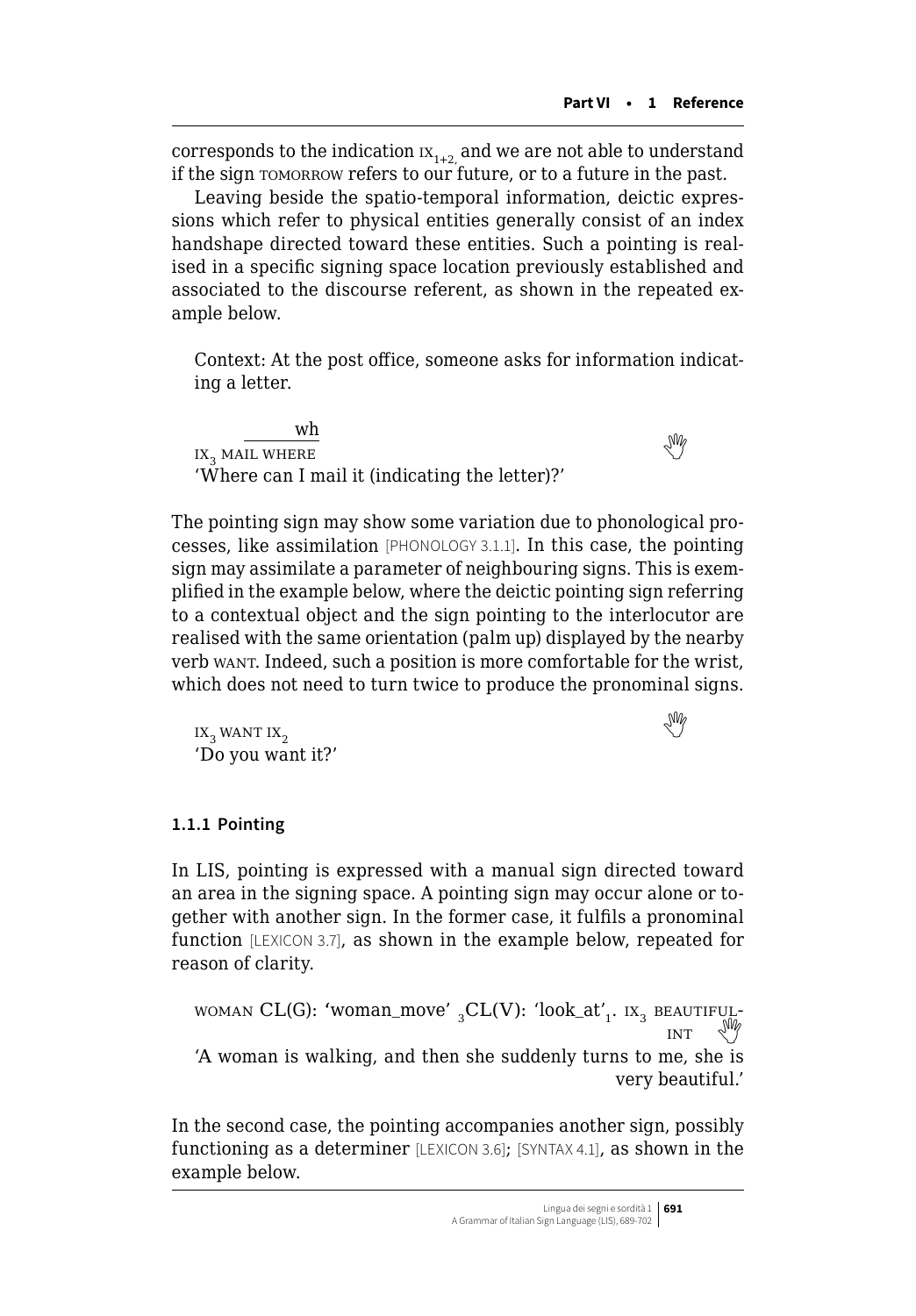$\text{POPE}_{\text{a}}$  IX<sub>a</sub> AMERICA SOUTH<sub>b a</sub>FLY<sub>b</sub> 'The Pope flew to South America.'

It has been observed that the direction of eye gaze correlates with the demonstrative function. In particular, if the eye gaze is directed towards a referent, the signer indicates that the referent is physically present in the extra-linguistic context. However, the use of this marker is optional, as displayed in the example below, where no eye gaze occurs.

wh A: IX<sub>2</sub> CLOTHES BUY WHAT  $B:$  ix<sub>1</sub> buy peasing  $\mathbb{R}$  is the shirt ixation of  $\mathbb{R}$  in the shirt ixation of  $\mathbb{R}$  is the shirt ixation of  $\mathbb{R}$  is the shirt ixation of  $\mathbb{R}$  is the shirt ixation of  $\mathbb{R}$  is the shirt in  $\mathbb{R}$ 'What type of dress did you buy?' 'I bought this very shirt.'

### **1.1.2 Social deixis**

In a discourse the social characteristics of the participants can be referred to by specific uses of deixis, which are called *social deixis*.

The possibility to encode social distinctions in LIS seems to be subject to some variation. According to some LIS signers, nothing changes in the signing production if a participant has a high social status. Other signers report that social distinctions can be conveyed by handshape change. In particular, honorific pronouns [LEXICON 3.7.2.6] can be marked by using the unspread 5 handshape rather than the G handshape, as displayed in the picture below.



**Figure 1** Unspread 5 handshape used as honorific form

Below, we provide an example containing the honorific form  $ix(unspread 5)$ <sub>2</sub>.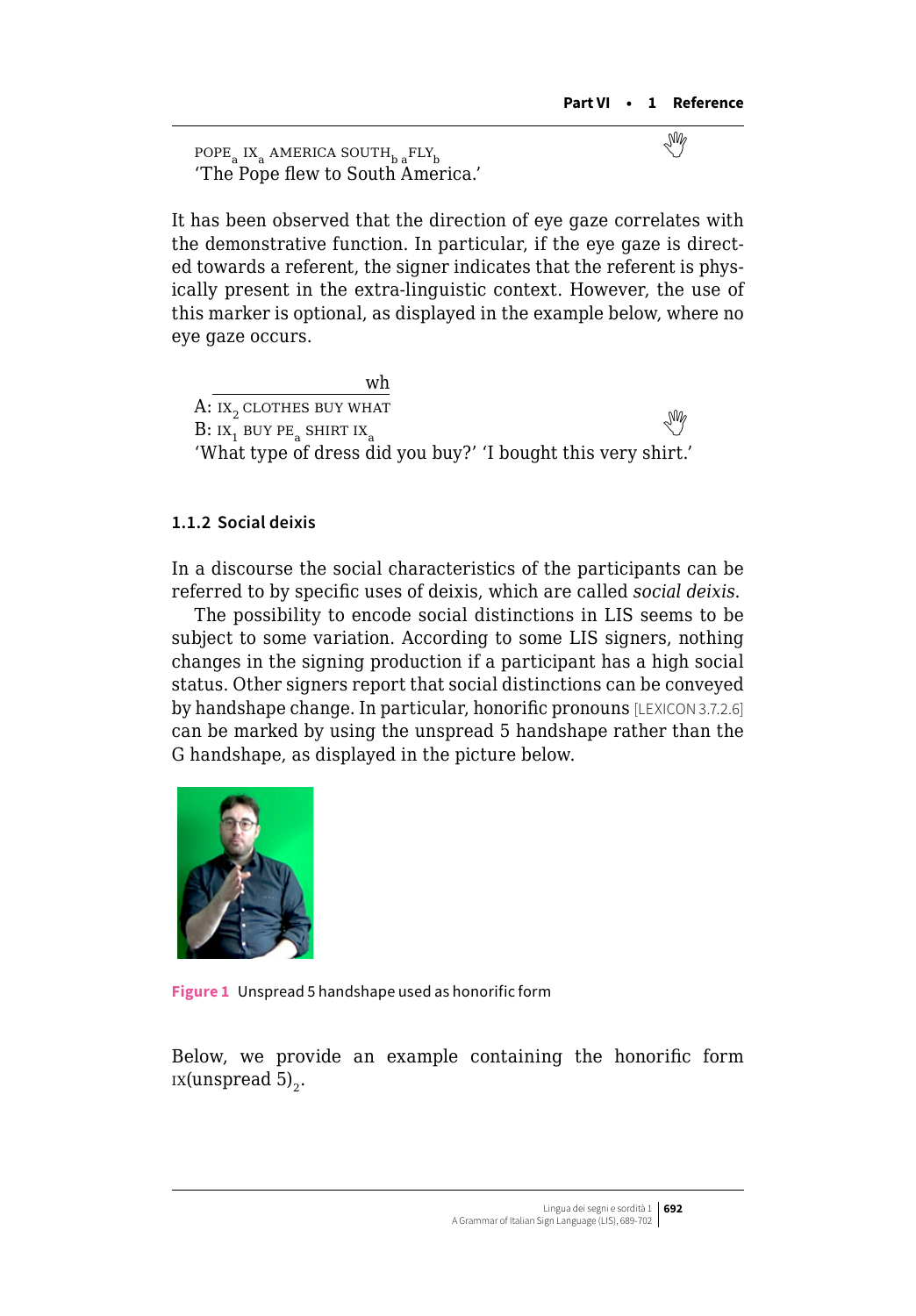<span id="page-4-0"></span>Context: In a business company, the boss of the company enters the room where an employee is sitting. The employee stands up and signs the following sentence.

welcome sit  $\text{IX}(\text{loc})_a$  be\_able  $\text{IX}(\text{unspread 5})$ ,  $\overset{\text{ON}}{=}$ 'Please, come, you can have a seat there.'

Another type of strategy which may signal social distinctions is represented by specific uses of the signing space. Contrast between the upper and lower part of the frontal plane may be used to convey asymmetrical relationships, as for parent-child or boss-workers relationships [PRAGMATICS 8.1.2]. To illustrate, we show in the video below the relation between a grandfather (localised higher in space) and his grandson (localised lower in space).

PIETRO IX<sub>a</sub> GRANDFATHER IX<sub>[up]</sub> IX<sub>[down]</sub> GRANDSON IX<sub>3a</sub> 'Pietro is the grandfather's grandson.'

# **1.1.3 Lack of deixis**

Lack of deictic expressions might convey generic reference or reference to a class of entities; indeed, a bare noun in LIS may express genericity, as exemplified by the sign fish and egg in the sentence below.

FISH EGG GIVE\_BIRTH++ $_{\rm distr}$  take\_care++ $_{\rm distr}$ 'Fishes make eggs and take care of them.'

# **1.2 Definiteness**

Definite noun phrases are nominal arguments that denote discourse referents with the property of being univocally identifiable, as shown in (a) or the property of being familiar to both the signer and the interlocutor. Entities are familiar when: i) they are co-present in the context where the utterance is pronounced, as shown in (b), ii) are culturally shared in the common ground of the signer and the addressee, as shown in (c), or iii) had been previously mentioned in the discourse, as shown in (d).

tl a. moon SASS(L): 'round\_big' 'The moon is completely full.'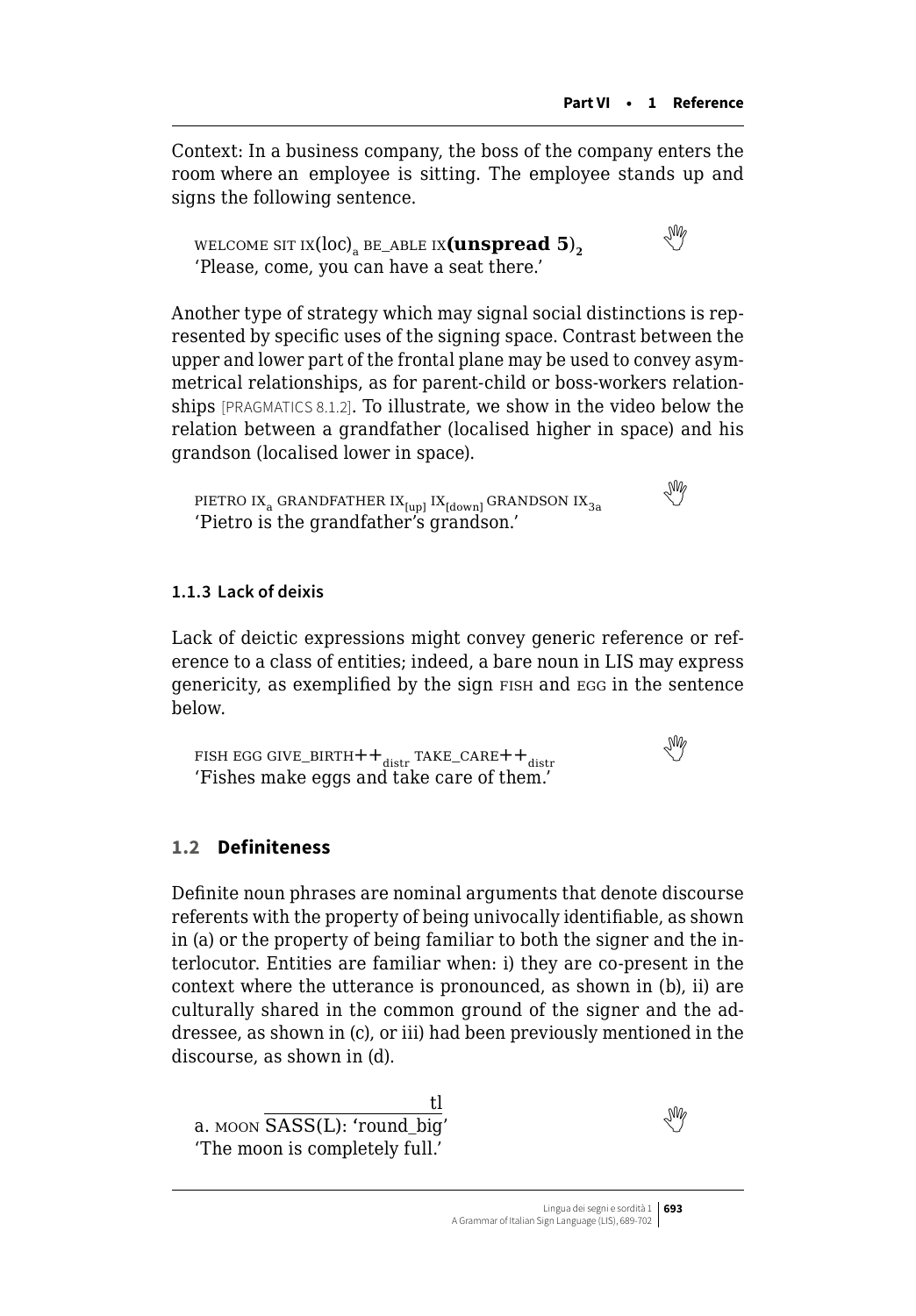| rel                                                            |    |
|----------------------------------------------------------------|----|
| b. $KEY_a IX_a TABLECL (closed G): 'put\_on_a' IX_a _a Take_1$ | УŴ |
| 'Take the key that is on the table.'                           |    |
|                                                                |    |

 top c. PRESIDENT IX<sub>a</sub> PERSON++<sub>b</sub> CL(5): 'all'<sub>b b</sub>HATE<sub>a</sub> 'As for the President, the people hate him.'

d. street man person<sub>a</sub> ix<sub>a</sub> stroll  $CL(V)$ : 'walk'. suddenly  $CL(5)$ : 'cloud\_over' rain. MAN IX, TAKE UMBRELLA 'A man was walking on the street, when suddenly it clouded over and began to rain a lot. The man took an umbrella.'

#### **1.2.1 Manual marking**

Definiteness can be indicated by pointing signs. In LIS, pointing signs with the function of articles or demonstratives generally occur in post nominal position, giving the definite reference to the nouns [SYNTAX 4.1].

An example of pointing sign with the function of a definite article is displayed below.

 $\log$  ix play continue va\_va $\log$ 'The dog kept on playing.'

An example of pointing sign with the function of a demonstrative is shown in the discourse stretch below.

top  $\frac{1}{\text{CAP IN}}$  ix<sub>1</sub> need ix<sub>1</sub>  $\frac{1}{\text{MP}}$ 'This card, I need it.'

#### **1.2.2 Non-manual marking**

In LIS, definite determiners, like articles and demonstratives, are both marked by means of non-manuals. The more common are raised eyebrows, chin up, contracted cheeks, and mouth slightly open [SYN-TAX 4.1.1.3]; [SYNTAX 4.1.2.3].

Moreover, the co-articulation of a sign marked with squint eyes might denote a referent that is known and familiar to both the signer and the addressee, although not necessarily salient for the addressee. In this case, squint eyes may function as a cue in order to stimulate the addressee to retrieve an entity already present in his/her mental storage, but less salient. An example of a previously mentioned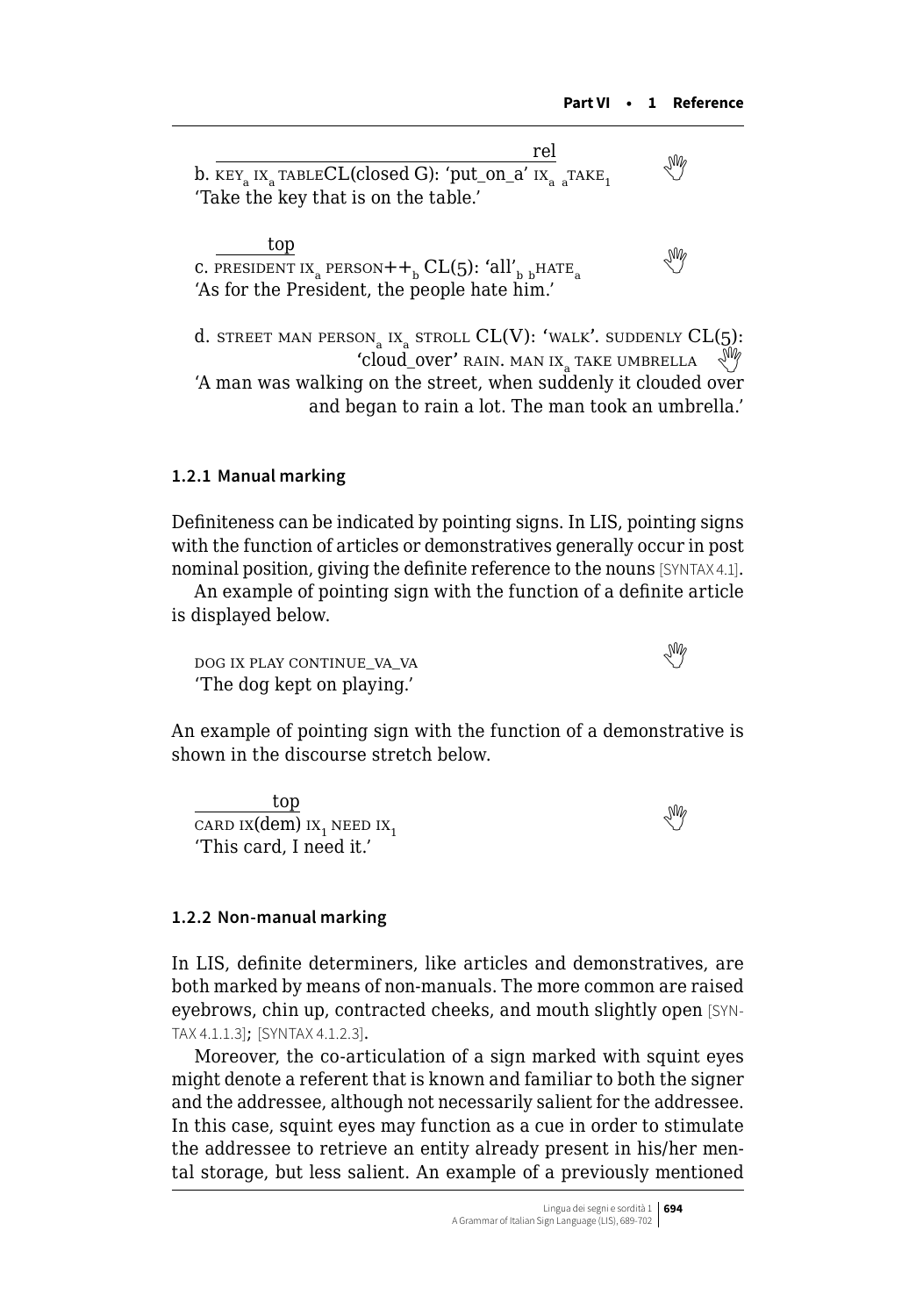<span id="page-6-0"></span>topic reintroduced in the discourse and marked by squint eyes (sq) is presented below.

sq  $HOUSE_a$  IX $(dem)_a$  gianni agency buy done 'As for that house, Gianni bought it at the estate agency.'

Another common non-manual marker which accompanies referents that are shared between the signer and the interlocutor is raised eyebrows (re), generally marking presupposed information. This is shown in the example below.

re  $\frac{16}{\text{TEST}_a \text{ LIS}_a \text{IX}_a \text{GIANNI}_{b \text{b}} \text{ARRIVE}_a \text{LATE. TEST}_a \text{NEG}_o}$ 'As for the LIS test, Gianni arrived late and did not take the test.' (recreated from Brunelli 2011, 216)

# **1.3 Indefiniteness**

Indefinite noun phrases are nominal arguments which refer to those discourse referents that are unknown to the interlocutor. They fulfil the function of introducing new entities in the conversation. This is exemplified below.

TODAY MORNING OFFICE<sub>a</sub> POSS<sub>1</sub> MAN ONE(indef)<sub>b b</sub>COME<sub>a</sub> 'This morning a man came to my office.'

Indefinite noun phrases can refer to non-unique discourse referents, for example to elements which display their properties with a class of other elements. For this reason, these elements are not uniquely identifiable, as displayed in the example below.

night star CL(5): 'shine'. beautiful-int 'Tonight, the stars are shining and it's very beautiful.'

### **1.3.1 Manual marking**

In LIS, indefiniteness can be manually conveyed by the indefinite article one realised with the G handshape or with the S handshape. These elements generally occur in prenominal position, giving an indefinite value to the noun, but their realisation is not mandatory [LEXICON 3.6.2]; [SYNTAX 4.1]. The articulation of the indefinite article is realised in a steady position in an unmarked signed space or, alter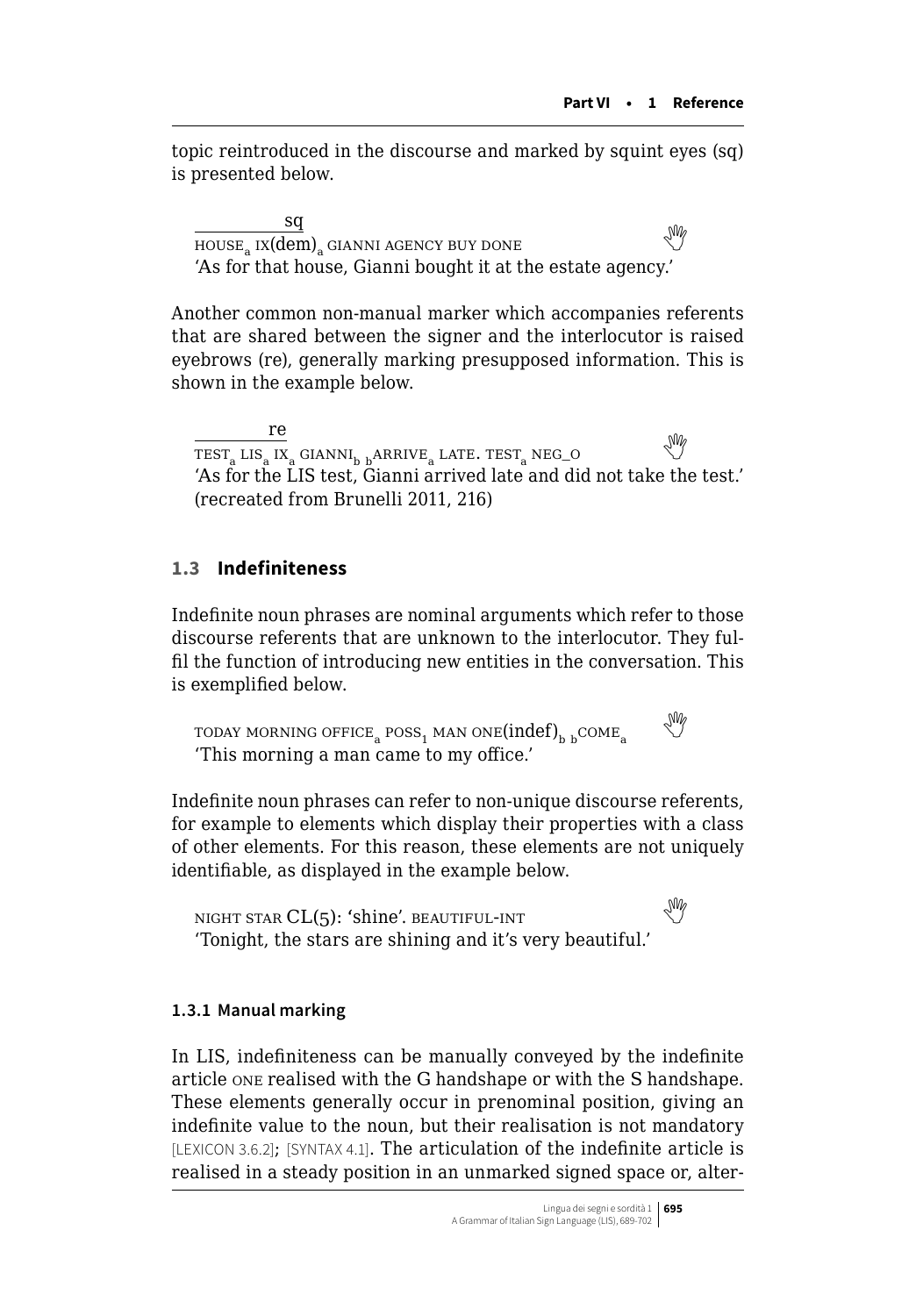natively, it may be accompanied by a tremoring motion. Such articulation relates to the degree of identifiability of the introduced constituent: the more unidentifiable it is, the broader the tremoring motion displayed. An example of indefinite article is presented below.

```
TODAY ONE(indef)<sub>a</sub> SKIER<sub>a</sub> IX<sub>1</sub> SEE<sub>a</sub> CL(curved open V): 'zig_zag_ski' \sqrt{\frac{N}{N}}
```
'Today, I saw a skier skiing with a zig-zag pattern.'

Indefiniteness may also be conveyed by the sign someone, as shown below.

 $IX<sub>1</sub>$  someone meet 'I met someone.'

### **1.3.2Non-manual marking**

In LIS, a preference for the omission of the indefinite article has been detected in younger signers. Instead of the manual sign one, young signers are used to indicate the indefiniteness of a noun phrase by means of non-manual markings. The most common non-manuals are backward tilted head and mouth corners down, as shown in the example repeated below.

indef  $\frac{1}{100 \text{ A} \cdot \text{K}}$  see CL(curved open V): 'zig\_zag\_ski' 'Today, I saw a skier skiing with a zig-zag pattern.'

# **1.4 Specificity**

Specificity refers to a sub-classification of indefinite noun phrases. Specific indefinite noun phrases indicate discourse referents that the signer knows but the addressee does not, as shown in (a). On the contrary, non-specific indefinites are used when neither the signer nor the addressee knows the discourse referent, as shown in (b).

 $\limsup_{n\to\infty} \sup_{\mathbf{k}}\sup_{\mathbf{k}}\sup_{\mathbf{k}}\sup_{\mathbf{k}}\sup_{\mathbf{k}}\sup_{\mathbf{k}}\sup_{\mathbf{k}}\sup_{\mathbf{k}}\sup_{\mathbf{k}}\sup_{\mathbf{k}}\sup_{\mathbf{k}}\sup_{\mathbf{k}}\sup_{\mathbf{k}}\sup_{\mathbf{k}}\sup_{\mathbf{k}}\sup_{\mathbf{k}}\sup_{\mathbf{k}}\sup_{\mathbf{k}}\sup_{\mathbf{k}}\sup_{\mathbf{k}}\sup_{\mathbf{k}}\sup_{\mathbf{k}}\sup_{\mathbf{k}}\sup_{\mathbf{k}}\sup_{\mathbf{k}}\sup_{\mathbf{k}}\$ 'I wanted to read a book. I went to the library, I found it, and I took it.'

```
b. today book<sub>a</sub> ix<sub>1</sub> read<sub>a</sub> feel_like ix<sub>1</sub>. ix<sub>a</sub> book<sub>a</sub> ix(dem)<sub>a</sub> interest
                                                                                  ing must 
'Today I want to read a book. It must be an interesting one.'
```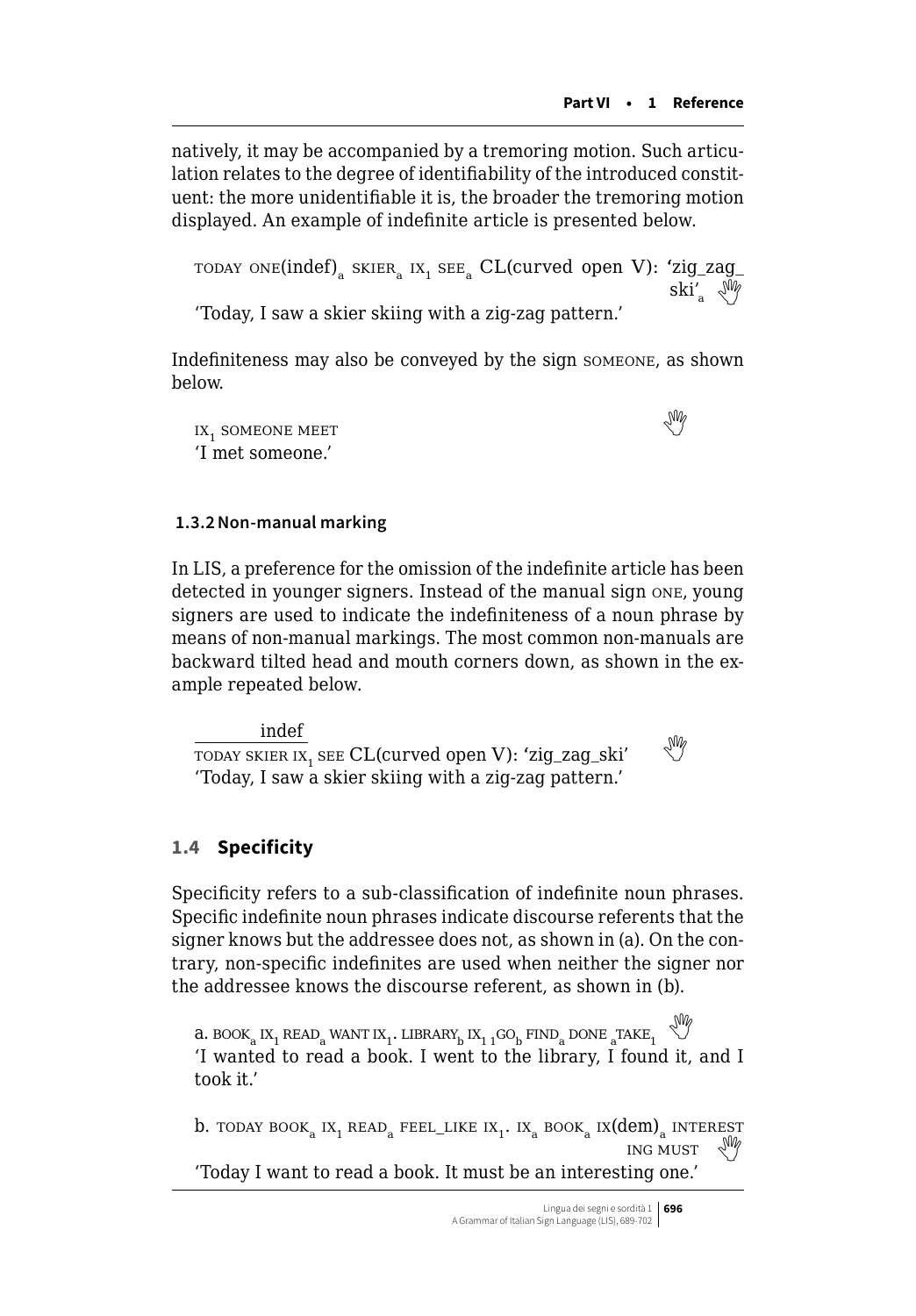<span id="page-8-0"></span>In a nutshell, specificity correlates to the accessibility of the referent from the point of view of the signer.

# **1.4.1 Manual marking**

In LIS, the lexical sign hearing is also used in context where the identity of the discourse referent is neither known nor close to the signer, as shown in the example below.

MUSEUM ENTER FREE\_OF\_CHARGE BE\_ABLE HEARING  $_2$ REPORT<sub>1</sub> 'Someone told me that you can get into the museum for free.'

In LIS, some manual signs seem to accompany and mark specificity by using different spatial locations. A specific interpretation arises, for example, when signs are realised in the lower frontal plane of the signing space.

 $FRIEND<sub>a</sub>$  SOME $_{\text{Idownla}}$  HIDE 'Some friends were hiding.'

On the contrary, when non-anchored common nouns or plain verbs refer to non-specific discourse referents, they may be realised in the upper frontal plane. The example below shows a non-specific reading: neither the signer nor the addressee know the identity of the liars.

PALM\_UP IX<sub>[up]a</sub> LIE SOMEONE<sub>[up]a</sub> PERSON++ $_{[up]a}$  FRIEND<sub>b</sub> POSS<sub>1a</sub>  $\text{Geme}$ <br>'Some liars have denounced a friend of mine.'

# **1.4.2 Non-manual marking**

In LIS, some non-manuals can also contribute in distinguishing specificity from non-specificity. In particular, raised eyebrows (re), wideopen eyes (we), and relaxed mouth-corners together with a backward head tilt (ht-b) may trigger a specific interpretation, namely the signer is talking about a discourse referent that she bears in mind.

ht-b we re  $\frac{16}{\text{PERSON}_a \text{ IX}_a \text{ FRIEND}_b \text{ } b}$ SEIZE<sub>a</sub> 'A person (I know who) kidnapped a friend of mine.'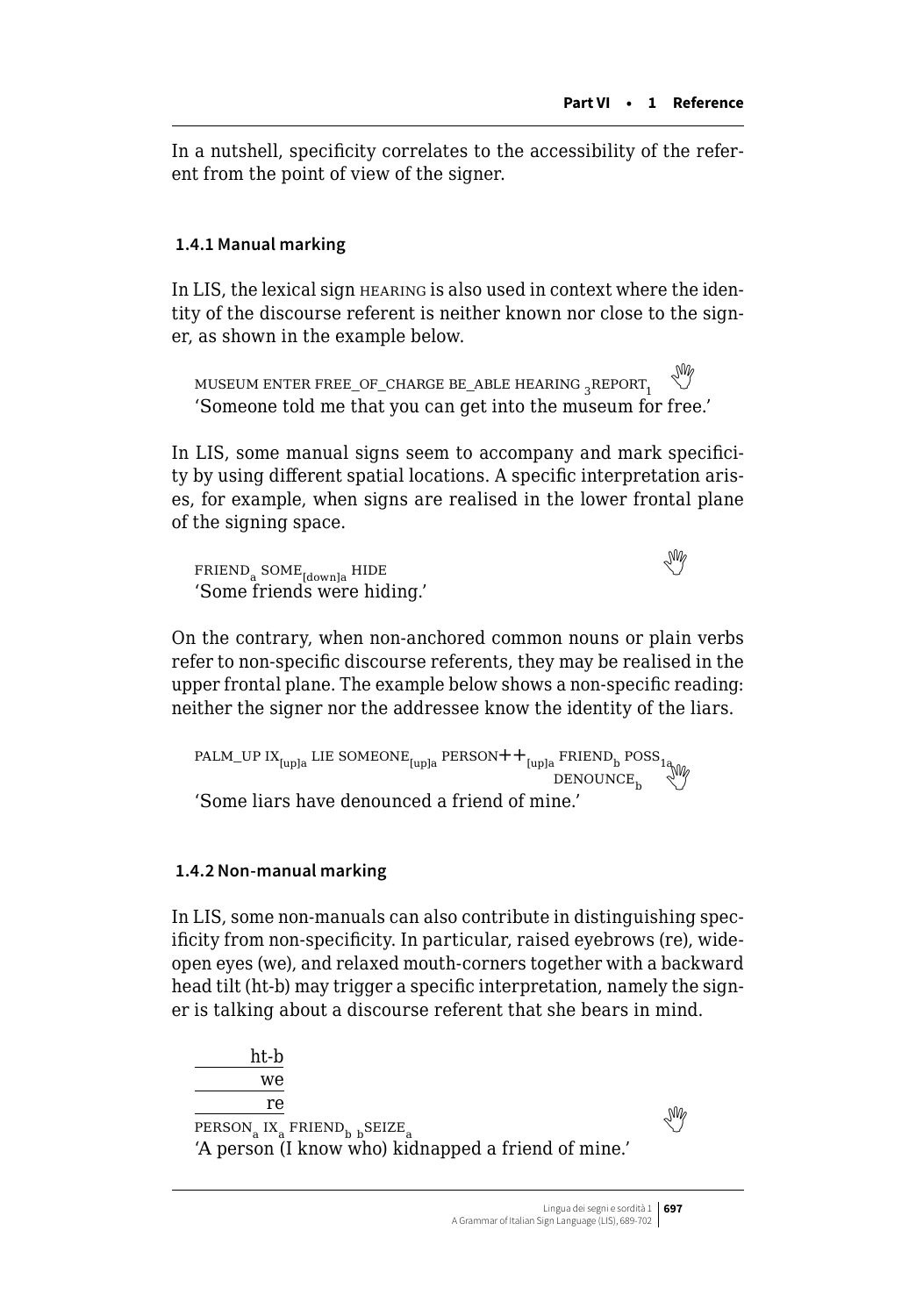<span id="page-9-0"></span>As for non-specificity, the facial expressions accompanying non-specific reading corresponds to those used for indicating indefiniteness, basically they are a backward tilted head (ht-b) and mouth-corners down (md).

md ht-b  $\frac{\text{inc-}D}{\text{SOMEONE}_a}$  IX<sub>b</sub> FRIEND<sub>b</sub> IX<sub>b</sub> CAR<sub>b</sub> POSS<sub>b b</sub>SEIZE<sub>a</sub> 'Someone (I don't know who) stole the car of a friend of mine.'

# **1.5 Impersonal reference**

By impersonal reference, we intend the reference to individuals whose identity is not clear. When impersonal constructions are used, the degree of reference in the discourse is very low.

In LIS, impersonal reference can be marked by several strategies, both manual and non-manual. The manual signs triggering a low referential interpretation are the signs someone and person, both functioning as indefinite pronouns. These signs are found with special non-manuals highlighting that the signer does not know the identity of the referent: they combine raised eyebrows (re), chin slightly raised (cu), and mouth-corners pulled downward (md). To convey an agent-backgrounding reading, these non-manuals are obligatory with the sign person (a) and optional with the sign someone (b).



re md cu a. person 'Someone'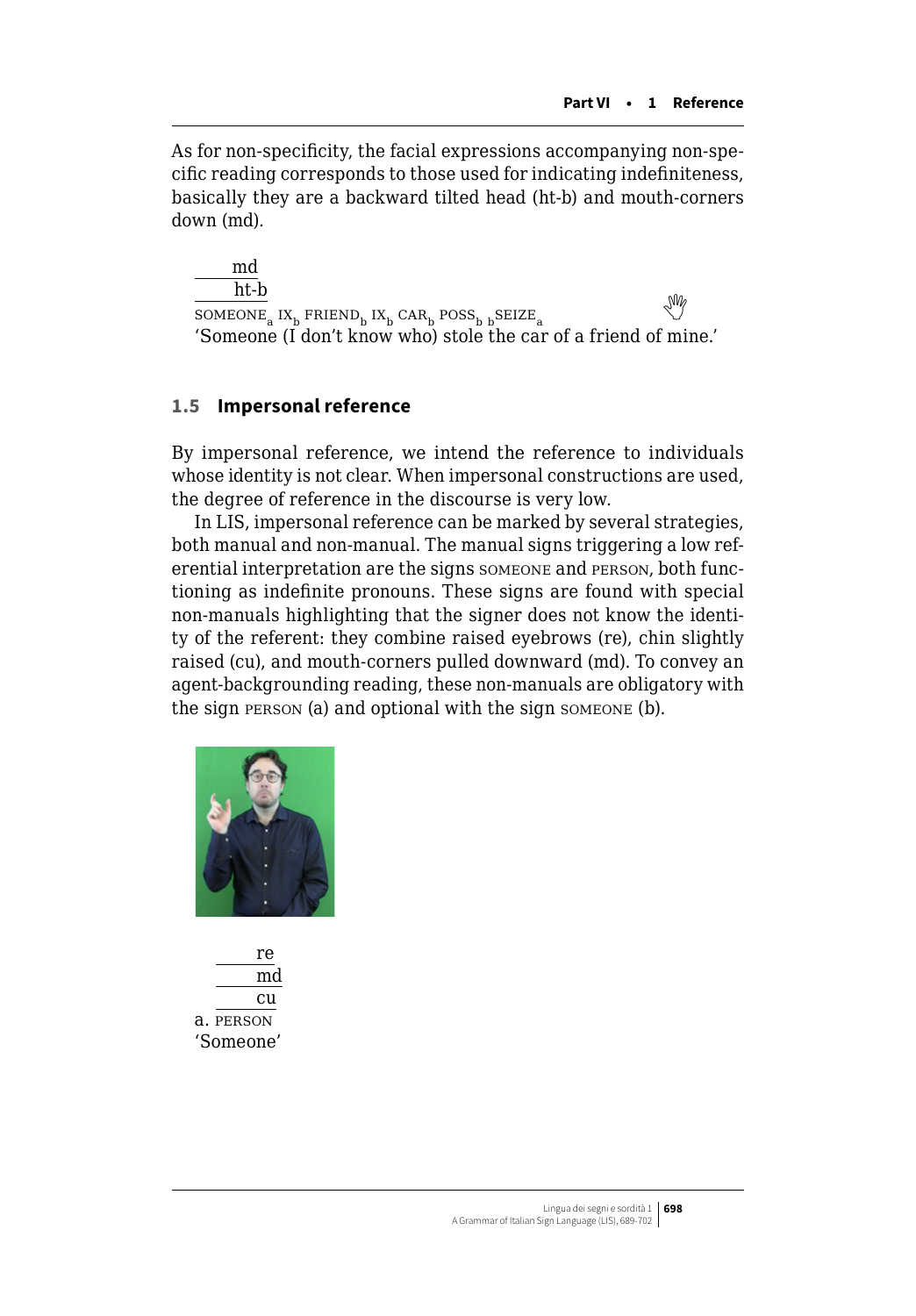

md cu b. someone 'Someone'

The examples below show how the signs person (a) and someone (b) convey an impersonal reading.

re md cu  $\frac{\alpha}{\sqrt{m}}$  a. person house enter 'Someone entered my house.' (recreated from Mantovan, Geraci 2018, 233) re md cu

 $\overline{\text{b}}$ . SOMEONE HOUSE ENTER 'Someone entered my house.' (recreated from Mantovan, Geraci 2018, 233)

Another strategy that can be used to convey impersonality is null subject. In the example below, subject omission is compatible with a singular or plural referent. If no particular facial expressions are produced, the null subject is ambiguous between the referential and the impersonal reading. However, if the impersonal non-manuals described above spread over the verb or the entire clause, the impersonal reading becomes more prominent.

house enter 'Someone entered my house.' (recreated from Mantovan, Geraci 2018, 233)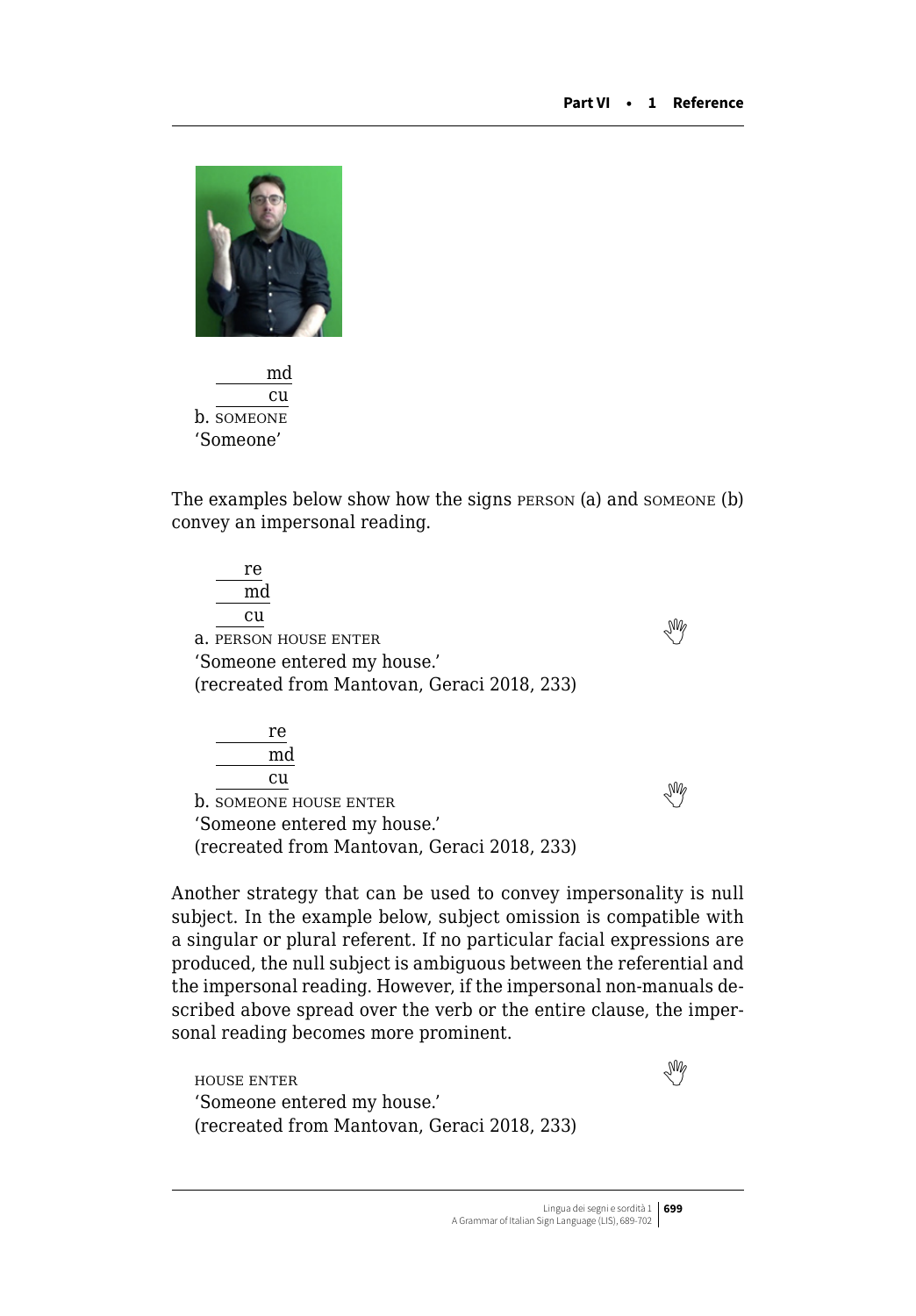The null subject is the preferred impersonal strategy when generalising or corporate readings are involved. The example below is characterised by a generalised interpretation because the subject of the sentence does not refer to some particular Spanish individual, rather to a collectivity (i.e. Spanish people).

BE COMMON IX( $loc$ ) spain eat late 'In Spain, people are used to eat late.'

The corporate reading emerges when a designated group of people is selected. In the example below, the subject does not refer to some particular individual, rather to the government or another institutional group.

tax raise 'The government/they raised the taxes.' (recreated from Mantovan, Geraci 2018, 251)

The difference between referential and impersonal readings can be marked by the use of space. Referential readings emerge through the selection of specific points of the neutral space, whereas impersonality usually involves undefined and unmarked locations. In the case of plain verbs [LEXICON 3.2.1], impersonality does not affect the form of the verbal sign. In the example below, the verb smoke is produced in its citation form and the subject is omitted.

house inside smoke forbidden 'It is not allowed to smoke in the house.' (recreated from Bertone 2011, 186)

In the case of agreeing verbs [LEXICON 3.2.2], impersonality is conveyed through the multiple repetitions of the verb in different locations of an undefined central area of the signing space. In the example below, the agreeing verb REPORT is repeated with both hands in different unmarked locations suggesting that there are several different agents and patients whose identity is not clear.

report++ ix woman ix pregnant 'It's rumoured that the woman is pregnant.'

With backward agreeing verbs, impersonality is also conveyed through reduplication in different unmarked location. In the example below, the backward agreeing verb copy is repeated by alternating the two hands.

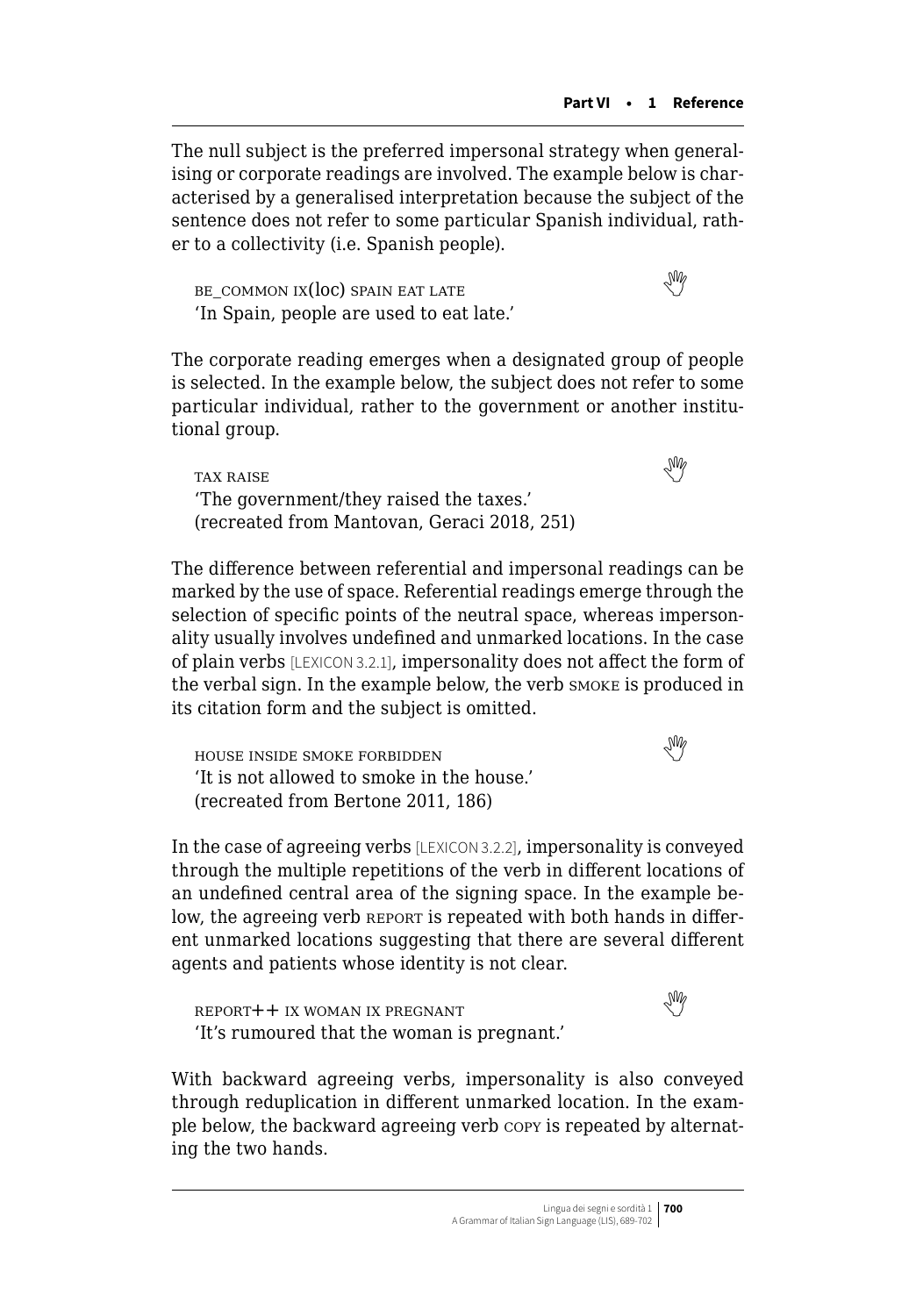re TEST PASS PALM\_UP OBLIGATION COPY++ 'To pass the test, you have to copy.'

Finally, note that regular personal pronouns [LEXICON 3.7] cannot be used to convey an impersonal interpretation. Pointing pronouns, directed toward specific locations in space, refer to some contextually salient individual. However, an exception can be found in conditional clauses. Under a conditional-context, both the first- and second-person pronouns can receive an impersonal interpretation. This special behaviour of pointing pronouns can be observed in the two examples below: both  $ix_1$  (a) and  $ix_2$  (b) are associated with an impersonal value.

cond a.  $\overline{\text{ax}_{1} \text{ car}_{2} \text{ SETZ}_{2}}$  automatic  $\overline{\text{ax}_{1}}$  jail inside 'If somebody steals a car, then he goes to jail.'

cond  $b.$   $\overline{IX_2$  PERSON++<sub>a</sub> OFFEND<sub>a</sub> EXCLUDE, SECOND 'If somebody is offensive, s/he is immediately excluded.'

#### **Information on Data and Consultants**

The descriptions in these sections are based partially on the references below and on the elicitation of new data. The linguistic data illustrated as images and video clips have been checked through acceptability judgments and have been reproduced by Deaf native-signing consultants.

## **Authorship Information**

Chiara Calderone [1.1] [1.2] [1.3] [1.4] Lara Mantovan [1.5]

### **References**

- Amorini, G.; Lerose, L. (2012). *Studi linguistici in Lingua dei Segni Italiana (LIS) – Analisi fonologica e le funzioni deittiche ed avverbiali, e aspetti metaforici in parametri formazionali* [PhD dissertation]. Klagenfurt: Alpen-Adria-Universität. (300-25) [1.1]
- Bertone, C. (2007). La *Struttura del Sintagma Determinante nella LIS* [PhD dissertation]. Venice: Università Ca' Foscari Venezia. (148-63) [1.1]; (143-8) [1.4]
- Bertone, C. (2011). *Fondamenti di grammatica della lingua dei segni italiana*. Milano: Franco Angeli. (40-5) [1.1]; (122-31) [1.2], [1.3]; (122) [1.4]; (185-8) [1.5]
- Brunelli, M. (2011). *Antisymmetry and Sign Languages. A Comparison Between NGT and LIS*. Utrecht: LOT. (214-19) [1.2.2]

Mantovan, L. (2017). *Nominal Modification in Italian Sign Language (LIS)*. Berlin: De Gruyter Mouton. (154-84) [1.2], [1.3]